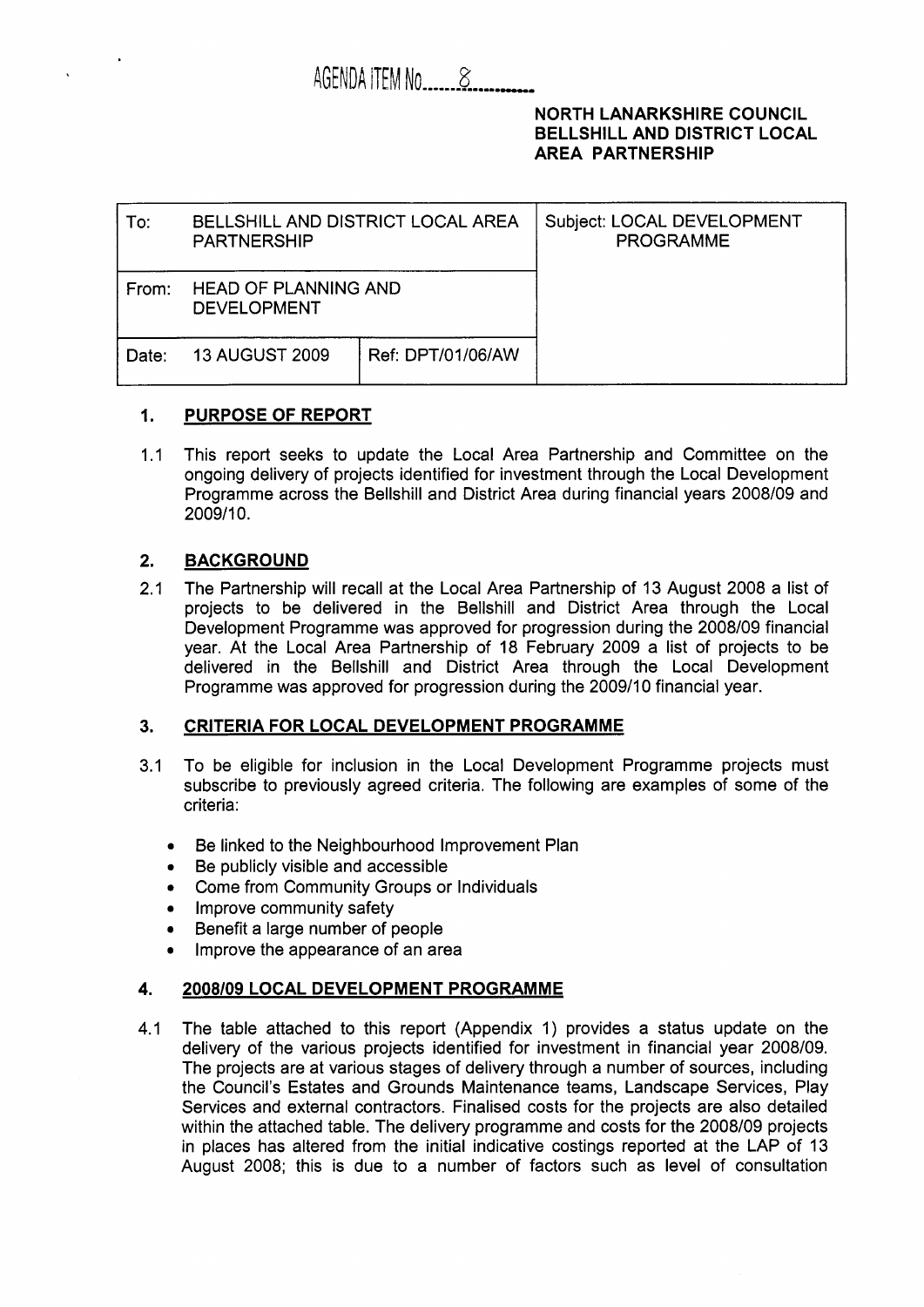required, further detailing of initial designs and availability of delivery resources. A detailed explanation of the current position for each site is provided within the table.

- 4.2 The table attached (Appendix 2) identifies the list of projects approved by the Local Area Partnership for delivery during the financial year 2009/10. The Partnership should note the list may be subject to revision and refinement following internal/external consultation, land ownership and site survey analysis. The Partnership is encouraged to bring forward suggestions for future projects to the Local Regeneration Manager, for inclusion within the Local Development Programme for 2010/11. These projects will be entered on a holding list and will be assessed and considered with a final report being presented to the October 2009 Local Area Partnership for approval and for delivery in 2010/11.
- 4.3 The new projects which are shown in appendix 3 require approval from the Partnership to allow delivery within 2009/10.
- 4.4 The list of projects for 2009110 represents a combination of new and continuing projects, with a spread of investment proposed across the Partnership area. A holding list of projects for future investment potential is also identified, for further investigation and development during the 2009/10 financial year.

### **5. CORPORATE CONSIDERATIONS**

5.1 The Local Development Programme highlights the Council's commitment to neighbourhood regeneration and the value of the Local Area Partnerships.

#### **6. RECOMMENDATION**

- 6.1 It is recommended that the Local Area Partnership note and approve:
	- (i) the progress in relation to the delivery of the projects in 2008/09 (Appendix 1) and 2009/10 (Appendix 2) by the Executive Director of Environmental Services through the Local Development Programme;
	- additional projects as detailed in appendix 3 (ii)
	- that further progress be reported to future meetings of the LAP (iii)

*A* 

**PATRICK J KELLY HEAD OF PLANNING & DEVELOPMENT** 

Local Government Access to Information Act: for further information about this report, please contact Alison Williamson on 01236 616 374 (12 August 2009)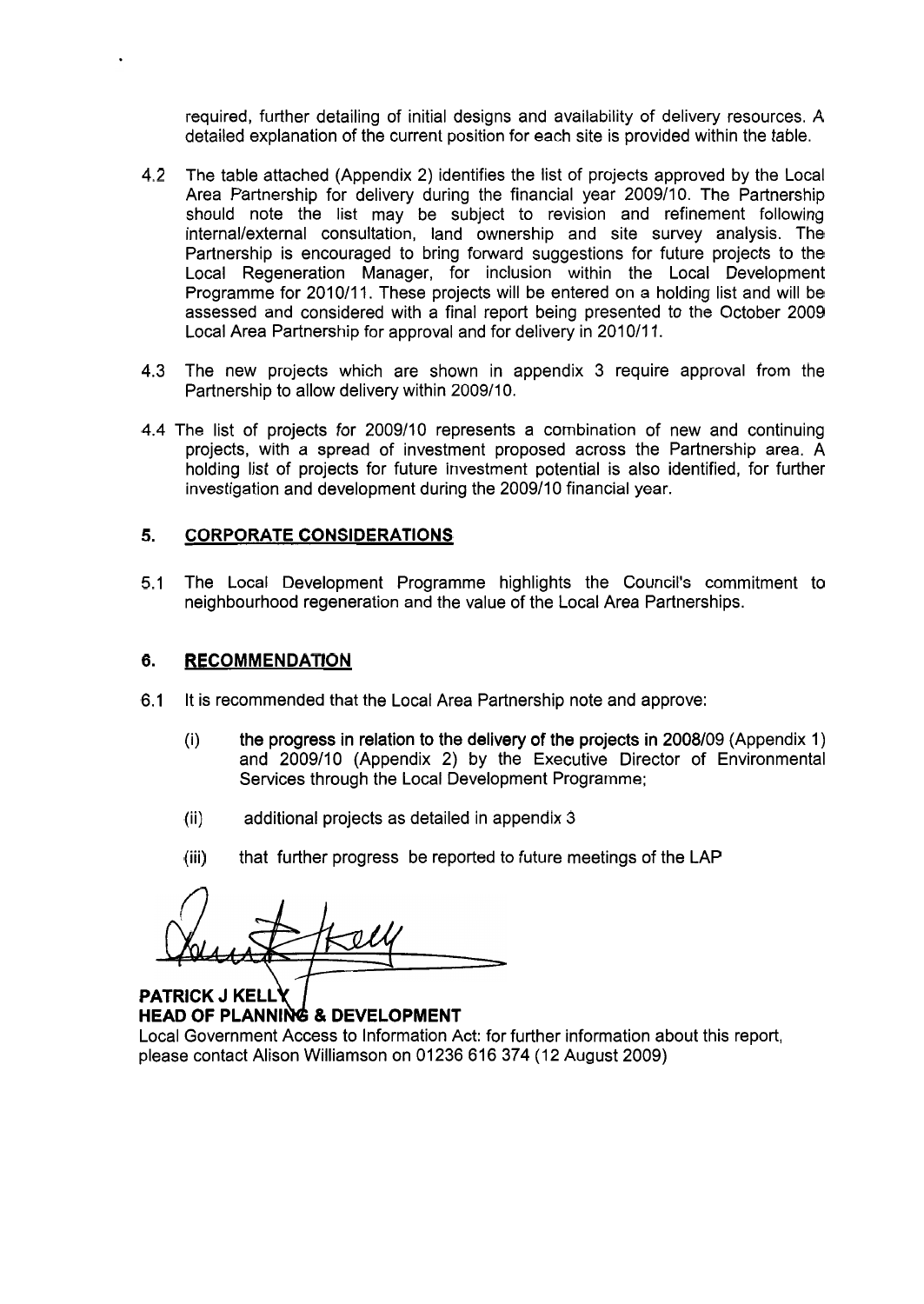## **Bellshill and District Local Development Programme 2008/9** Appendix 1

| <b>Site &amp; Address</b>                 | <b>Project Ref No. Total Cost</b> |         | <b>Status</b>          | <b>Description</b>                                                                                                                                                              | <b>Proposed Deliverer</b>  |
|-------------------------------------------|-----------------------------------|---------|------------------------|---------------------------------------------------------------------------------------------------------------------------------------------------------------------------------|----------------------------|
| <b>Holytown</b> - Memorial<br>Gardens     | 8/9B03                            | £15,000 | <b>Ongoing Project</b> |                                                                                                                                                                                 | <b>External Contractor</b> |
| <b>Orbiston</b> - Raewell Crescent 8/9B08 |                                   | £13,000 |                        | Ongoing project Works are now complete at<br>this area of open space.<br>Footpaths have been paved<br>and the area has been<br>llandscaped with new tree<br>and shrub planting. | <b>External contractor</b> |
| <b>Burnside Avenue</b>                    | 8/9B16                            | £1,600  | Retention              |                                                                                                                                                                                 |                            |

# **Bellshill and District Local Development Programme 2009/10**

## **Appendix 2**

 $\bullet$ 

| Site and<br><b>Address</b>             | <b>Project</b><br>Ref No. | <b>Indicative</b><br>Cost | <b>Status</b>                                    | <b>Description</b>                                                                                                                                                                                                                                                                                                                                                                                                                                                                         | <b>Proposed Deliverer</b>                 |
|----------------------------------------|---------------------------|---------------------------|--------------------------------------------------|--------------------------------------------------------------------------------------------------------------------------------------------------------------------------------------------------------------------------------------------------------------------------------------------------------------------------------------------------------------------------------------------------------------------------------------------------------------------------------------------|-------------------------------------------|
| <b>Bellshill -</b><br>Gardenside       | 9/10B01                   | £30,000                   | Continuing<br>Project<br>Proposal for<br>2009/10 | Finalisation of a scheme at this location<br>following consultation with neighbouring<br>residents and all involved stakeholders,<br>which effectively addresses the issues of<br>anti-social behaviour experienced in<br>Gardenside Lane, whilst maintaining<br>access links. Potential improvements<br>under consideration include improved<br>surfacing and lighting, screen planting,<br>the removal of overgrown vegetation to<br>improve visibility and landscaping<br>enhancements. | <b>External Contractor</b>                |
| <b>Fallside – Gas</b><br>Flats Phase 3 | 9/10B02                   | £50,000                   | Project<br>Proposal<br>2009/10                   | Final phase of improvement works to be<br>delivered to common drying areas and<br>landscaped areas at the Fallside Gas<br>Flats, with details and delivery<br>programme to be devised in conjunction<br>with Housing and Estates Maintenance.                                                                                                                                                                                                                                              | <b>Grounds and Estates</b><br>Maintenance |
| Holytown -                             | 9/10B04                   | £100,000                  | Continuing                                       | Continuation of works commenced                                                                                                                                                                                                                                                                                                                                                                                                                                                            | <b>External Contractor</b>                |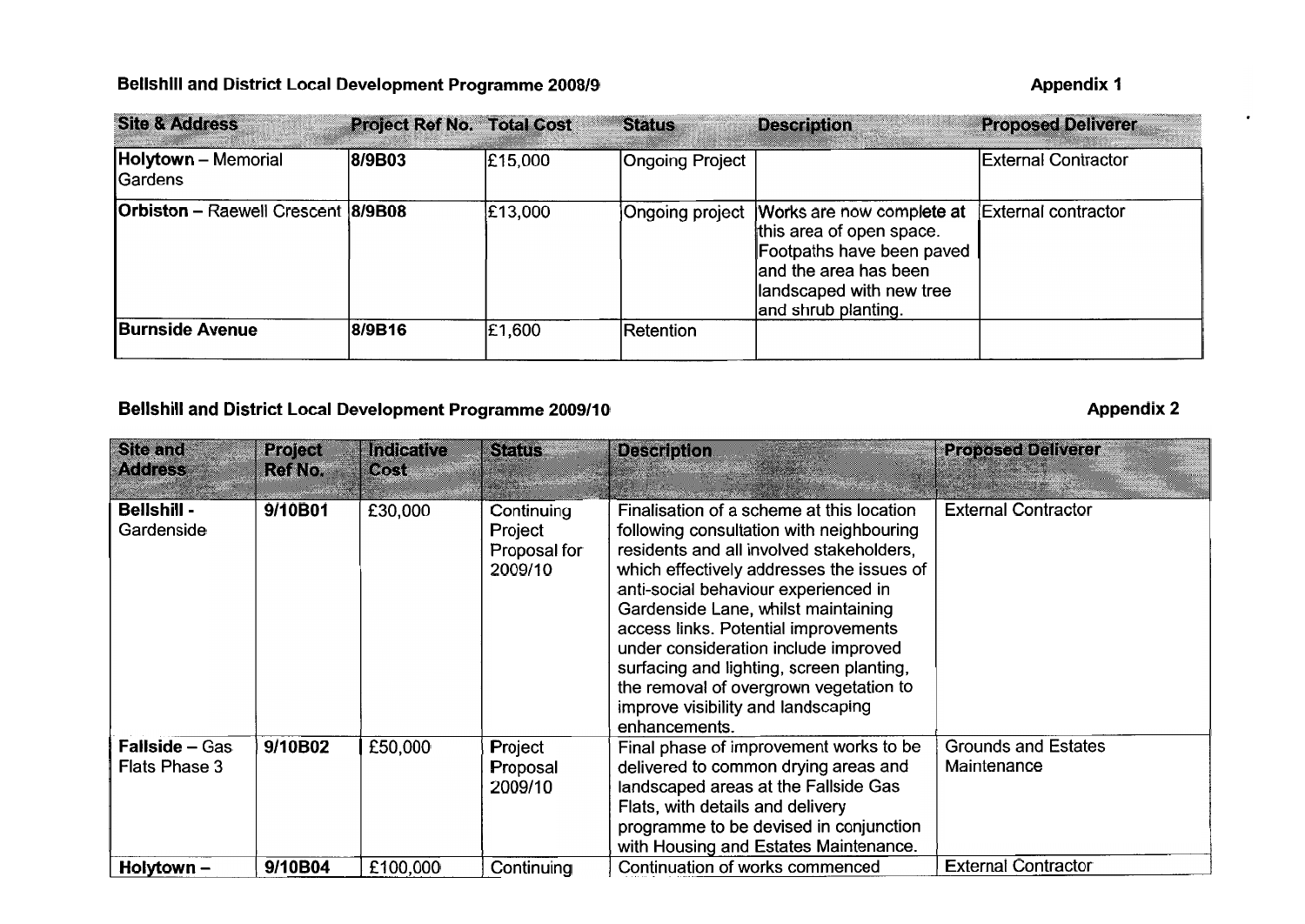| Memorial             |         |         | Project    | during the 2008/09 financial year to      |                                         |
|----------------------|---------|---------|------------|-------------------------------------------|-----------------------------------------|
| Gardens              |         |         | Proposal   | improve the setting of the Holytown War   |                                         |
|                      |         |         | 2009/10    | Memorial with associated soft works and   |                                         |
|                      |         |         |            | drainage improvements within the          |                                         |
|                      |         |         |            | gardens.                                  |                                         |
| Orbiston-            | 9/10B06 | £20,000 | Project    | Continuation of works to improve          | <b>Grounds Maintenance</b>              |
| Jewell Scheme        |         |         | Proposal   | community safety and landscape quality    |                                         |
| Phase 2              |         |         | 2009/10    | within the Jewell Scheme. Works will      |                                         |
|                      |         |         |            | focus on Turquoise Terrace and            |                                         |
|                      |         |         |            | <b>Tourmaline Terrace.</b>                |                                         |
| Orbiston-            | 9/10B07 | £35,000 | Project    | Suitable environmental and access         | & Transportation<br><b>Roads</b><br>and |
| Lawmuir Road         |         |         | Proposal   | improvement works to the open spaces,     | Possibly Landscape Unit                 |
|                      |         |         | 2009/10    | paths and access road in the vicinity of  |                                         |
|                      |         |         |            | the local shop at Lawmuir Road            |                                         |
| Orbiston -           | 9/10B08 | £26,000 | Project    | Construction of a parking lay-by at       | Roads and Transportation and            |
| <b>Liberty Road</b>  |         |         | Proposal   | Liberty Road to ease congestion and       | Landscape unit                          |
|                      |         |         | 2009/10    | thereby improve community safety, and     |                                         |
|                      |         |         |            | to cater for the local community making   |                                         |
|                      |         |         |            | use of nearby facilities.                 |                                         |
| Viewpark -           | 9/10B09 | £50,000 | Continuing | Further development of design             | <b>External Contractor</b>              |
| Myrtle Road /        |         |         | Project    | proposals drawn up by Martin Berkley      |                                         |
| Douglas              |         |         | Proposal   | Environmental Design for the vacant site  |                                         |
| Crescent             |         |         | 2009/10    | at Myrtle Road / Douglas Crescent,        |                                         |
|                      |         |         |            | Viewpark to enhance environmental         |                                         |
|                      |         |         |            | quality and functionality of the space.   |                                         |
|                      |         |         |            | The range of works which can be           |                                         |
|                      |         |         |            | delivered will depend upon costs, and     |                                         |
|                      |         |         |            | may require to be phased over this and    |                                         |
|                      |         |         |            | the following financial year.             |                                         |
| Viewpark-            | 9/10B10 | £15,000 | Project    | The clean up of this derelict site to the | <b>Grounds Maintenance</b>              |
| Land to the rear     |         |         | Proposal   | rear of Viewpark Health Centre and        |                                         |
| of Viewpark          |         |         | 2009/10    | adjacent to Burnhead Bowling Club         |                                         |
| <b>Health Centre</b> |         |         |            | which is currently overgrown, untidy and  |                                         |
|                      |         |         |            | attracting anti-social behaviour.         |                                         |
| <b>Mossend-</b>      | 9/10B11 | £25,000 | Project    | Landscaping improvements to this          | <b>Grounds Maintenance</b>              |
| Clydesdale           |         |         | Proposal   | corner site to cut back overgrown         |                                         |
| Road/Christie        |         |         | 2009/10    | vegetation to improve the safety and      |                                         |
| <b>Street</b>        |         |         |            | visibility of this area.                  |                                         |
| <b>Mossend-King</b>  | 9/10B12 | £25,000 | Project    | Suitable environmental and access         | <b>Grounds Maintenance</b>              |
| George V Park        |         |         | Proposal   | improvement works to the open spaces      |                                         |
|                      |         |         | 2009/10    | and paths in the vicinity of the park     |                                         |